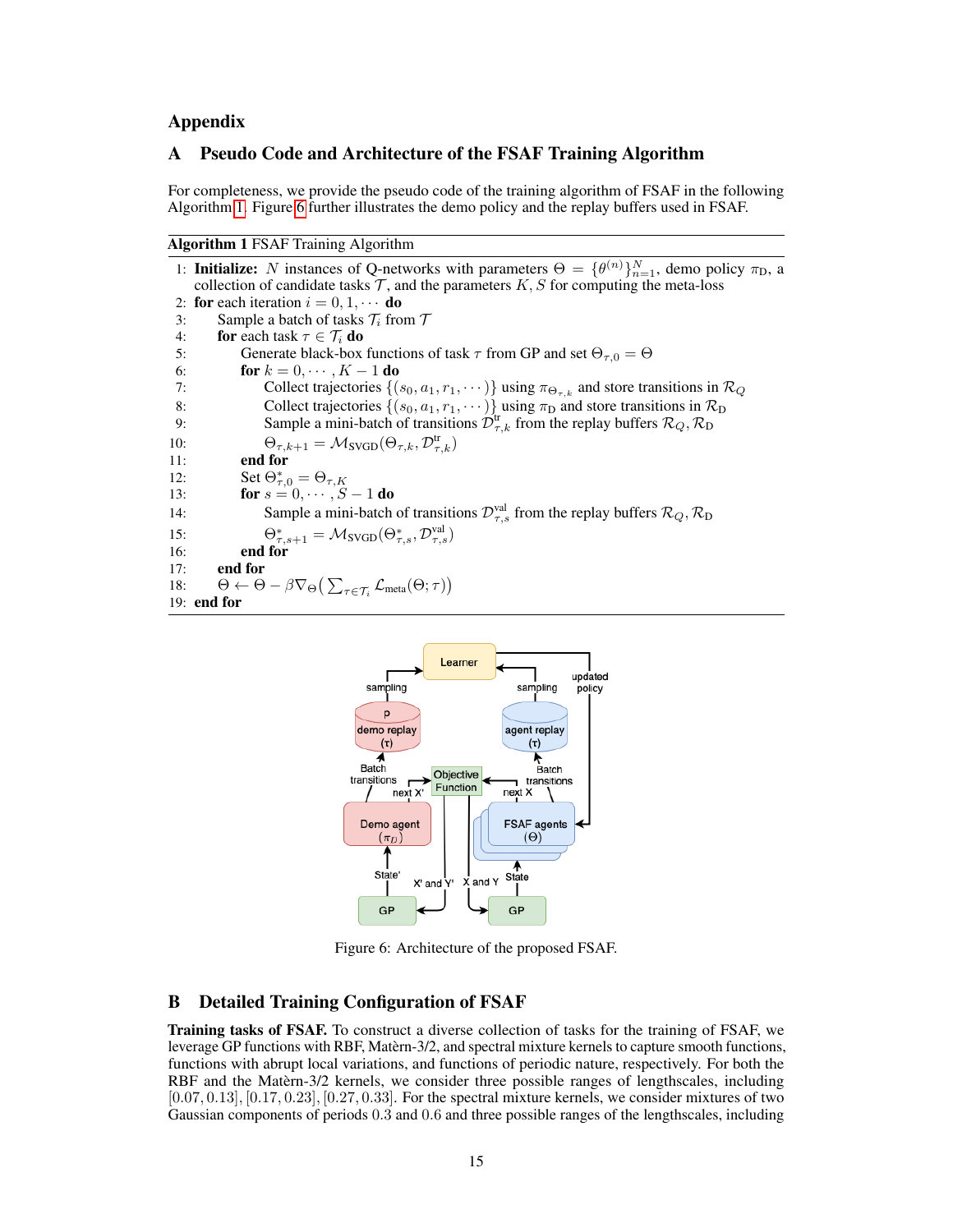$[0.27, 0.33]$ ,  $[0.47, 0.53]$ ,  $[0.57, 0.63]$ . As a result, there are nine candidate tasks in the task collection  $\mathcal T$ . In each training iteration i, three out of the nine tasks are selected uniformly at random from the above task collection (and hence  $|\mathcal{T}_i| = 3$  in Algorithm [1\)](#page-0-0). The input domain of these GP functions is configured to be  $[0, 1]^3$ . To facilitate the training procedure, we discretize the continuous input domain by using the Sobol sequence to generate a grid on which the GP functions and the AFs are evaluated, as typically done in BO.

Demo policy for the prior of Bayesian DQN. Recall from Section [3.2](#page--1-0) that we leverage a Bayesian variant of DQN and construct an informative prior using a demo policy induced by an off-the-shelf AF. For the demo policy, we use EI, which is computationally efficient and achieves moderate regrets in most of the cases. To control how much the demo policy involves in the training, we use a hyperparameter termed *demonstration ratio* κ, which is implemented by randomly choosing whether to use a mini-batch of transitions from the demo replay buffer with probability  $\kappa$  at each SVGD step. In our experiments, we find that a small demonstration ratio of  $\frac{1}{128}$  is sufficiently effective.

Hyperparameters of Bayesian DQN. Recall the hyperparameters  $N$ ,  $K$ , and  $S$  defined in Algorithm [1.](#page-0-0) We take  $N = 5$ ,  $K = 5$ , and  $S = 1$  given the memory limitation of GPUs. Despite the small values of  $N$ ,  $K$ , and  $S$ , these choices already provide superior performance.

Network architecture of each DQN particle. For all the DQN particles used in the experiments, we adopt the standard dueling network architecture [\[54\]](#page--1-1), where one value network and an advantage network are maintained to produce the estimated Q-values. For a fair comparison between FSAF and MetaBO, both the value network and the advantage network of our FSAF are configured to have 4 fully-connected hidden layers with ReLU activation functions and 200 hidden units per layer. As described in Section [3.1,](#page--1-2) the input of an advantage network consists of a four-tuple, namely the posterior mean  $\mu_t(x)$ , the posterior standard deviation  $\sigma_t(x)$ , the best observation so far  $y_t^*$ , and the ratio between the current timestamp and total sampling budget  $\frac{t}{T}$ . Accordingly, the input of a value network consists of  $y_t^*$  and  $\frac{t}{T}$ .

Computing Resources. All the training and testing processes are run on a Linux server with (i) an Intel Xeon Gold 6136 CPU operating at a maxinum clock rate of 3.7 GHz, (ii) a total of 256 GB memory, and (iii) an RTX 3090 GPU.

<span id="page-1-0"></span>Table [1](#page-1-0) summarizes the hyperparameter configuration of the training of FSAF.

| <b>Description</b>                                              | Value |
|-----------------------------------------------------------------|-------|
| Batch size (i.e., $ \mathcal{D}_{\tau,k}^{tr} $ in Algorithm 1) | 128   |
| Target update interval (in terms of iterations)                 | 5     |
| Lower-level learning rate (i.e., $\eta$ in (8))                 | 0.01  |
| Upper-level learning rate (i.e., $\beta$ in Algorithm 1)        | 0.001 |
| Agent/demo replay buffer size                                   | 1000  |
| Discount factor $\gamma$                                        | 0.98  |
| Number of DQN particles                                         |       |
| Total sampling budget                                           | 100   |
| Cardinality of the Sobol grid                                   | 20 N  |

|  |  |  |  | Table 1: FSAF training hyperarameters. |
|--|--|--|--|----------------------------------------|
|--|--|--|--|----------------------------------------|

### C Experiment Details

#### C.1 Experiment Details of Figure [1](#page--1-4)

Recall that Figure [1](#page--1-4) illustrates the overfitting issue of DQN+MAML. Regarding the DQN used for Figure [1,](#page--1-4) we use the same design, network architecture, and training tasks as those described in Appendix [B.](#page-0-2) Regarding the vanilla MAML for Figure [1,](#page--1-4) we use the squared TD error in [\(4\)](#page--1-5) as the loss function for both the lower-level and upper-level updates. For both training and the fast adaptation during testing, we apply 5-shot adaptation (i.e., 5 black-box functions are used for adaptation) and set the number of few-shot gradient updates to be 5. In Figures  $1(b)-1(d)$ , we report the empirical average simple regret as well as the empirical standard deviation over 100 independent trials.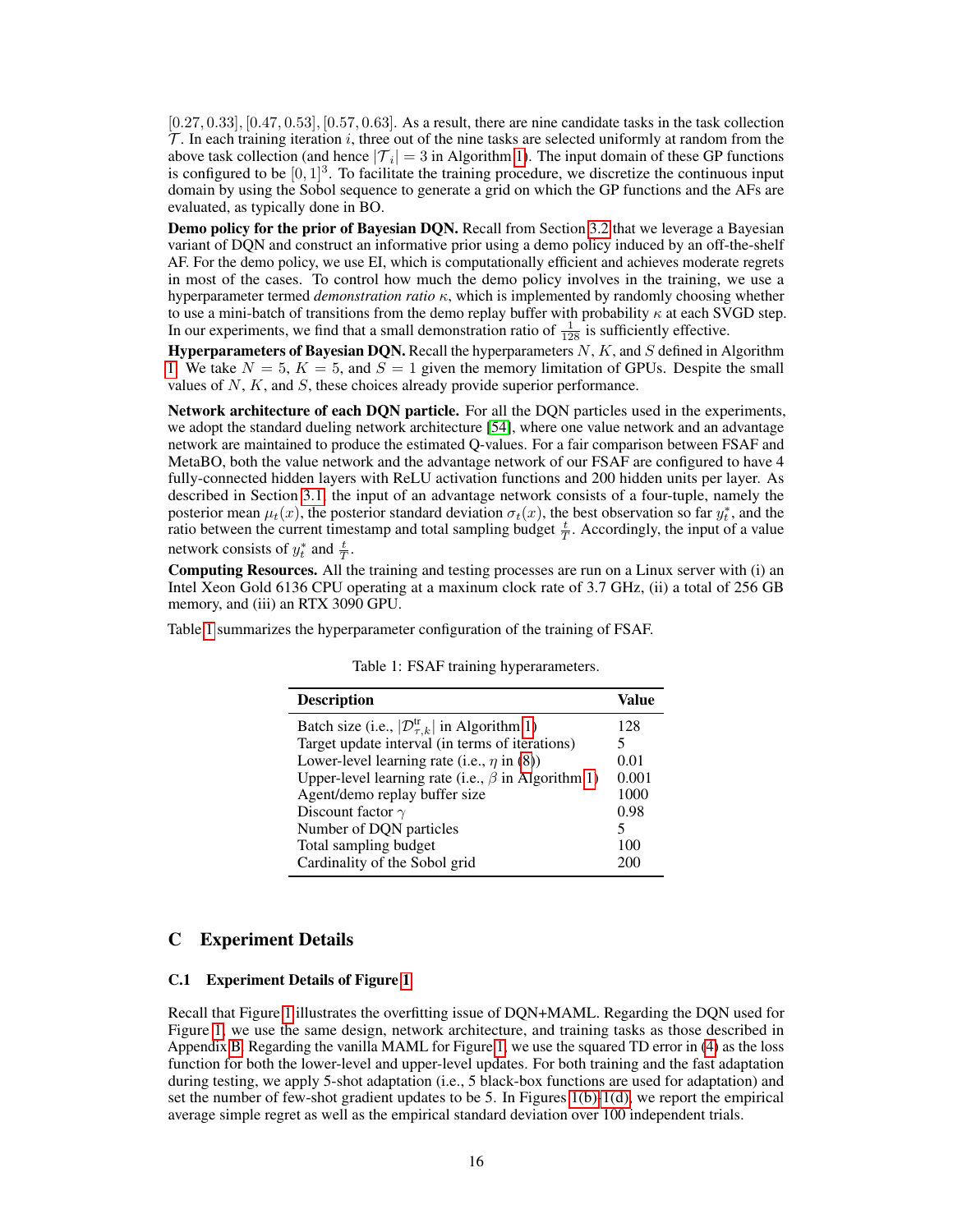### <span id="page-2-0"></span>C.2 Experiment Details of Figure [2](#page--1-8)

Recall that Figure [2](#page--1-8) shows the simple regret performance of the AFs under various standard optimization benchmark functions. The input domain of each benchmark function is a hypercube in the form of  $[-x_{\text{lim}}, x_{\text{lim}}]^d$  (e.g.,  $x_{\text{lim}} = 5$  and  $d = 2$  for the Ackley function). Moreover, as the function values of these benchmark functions can be one or more orders of magnitude different from each other, for ease of comparison, we scale all the values of the functions to the range  $[-2, 2]$ . For the posterior inference required by all the AFs, we use a GP with an RBF kernel as the surrogate model. For each benchmark function, the lengthscale parameter of the RBF kernel is estimated via marginal likelihood maximization, which is a commonly-used Bayesian model selection framework.

Validation datasets and testing datasets. As mentioned in Section [4,](#page--1-9) we construct the validation datasets (mainly for the few-shot adaptation of FSAF and the fine-tuning of MetaBO-T) and the testing datasets by applying random translations and re-scalings to the  $x$  and the  $y$  values, respectively. Specifically, the amount of translation added to each dimension of  $x$  is selected from the range  $[-0.1x_{\text{lim}}, 0.1x_{\text{lim}}]$  uniformly at random. Similarly, the re-scaling factor applied to each y value is chosen uniformly at random from the range [0.9, 1.1].

Maximization of the AFs. Recall that the input domain of each optimization benchmark function is a hypercube. To address the continuous input domains and achieve a fair comparison between FSAF and MetaBO, we leverage the hierarchical gridding method similar to that in [\[27\]](#page--1-10) for the maximization procedure of the AFs. Specifically, we first construct a coarse Sobol grid of  $N_{\text{coarse}}$ points that span over the entire domain and then evaluate the AF on this grid. Next, we find the  $N<sub>m</sub>$ maximal evaluations on this coarse grid and build a finer local Sobol grid of  $N_{\text{local}}$  points for each of the  $N<sub>m</sub>$  maximal points. Then, the maximum of the AF is approximated by the maximum value among these  $N_{\rm m}N_{\rm local}$  AF evaluations. To finish the testing process within a reasonable amount of time, we choose  $N_{\text{coarse}} = 2000$ ,  $N_{\text{m}} = 10$ , and  $N_{\text{local}} = 1000$ .

#### <span id="page-2-1"></span>C.3 Experiment Details of Figure [3](#page--1-11)

Recall that Figure [3](#page--1-11) demonstrates the regret performance under the test functions obtained from a variety of real-world datasets. Below we describe these real-world datasets in more detail.

- XGBoost Hyperparameter Optimization. We use the HPOBench dataset<sup>[6](#page--1-12)</sup> for the hyperparameter optimization for the XGBoost algorithm. Specifically, we use the pre-computed results of XGBoost with six tunable hyperparameters (e.g., learning rate,  $L_1$  and  $L_2$  regularization terms, and subsampling ratios) on 48 classification datasets, each of which is associated with 1000 randomly selected hyperparameter configurations. Hence, these 48 subsets of pre-computed results naturally provide 48 black-box test functions (with the cardinality of the input domain  $= 1000$ , for each black-box function) for BO. While these 48 black-box functions are different, they are deemed to be of common characteristics as these functions are obtained under the same XGBoost algorithm and related classification datasets. In the 1-shot setting, we use 1 out of the 48 black-box functions as the meta-data for fast adaptation of FSAF and finding the lengthscale parameter of the GP surrogate model via marginal likelihood maximization. The remaining 47 black-box functions are used only for testing. The use of meta-data is similar in other tasks.
- Electrical Grid Stability Dataset. This dataset corresponds to an augmented version of the *Electrical Grid Stability Simulated Dataset*[7](#page--1-12) [\[55\]](#page--1-13). This dataset records total 12 features, such as the reaction times of the producer and the consumer, power balance, and price elasticity coefficient, and the objective is to maximize the grid stability. This dataset contains 60000 parameter configurations, and we divide them into 39 testing sets and 1 validation set. The validation set is used for both few-shot adaptation of FSAF as well as finding the lengthscale parameter of the GP surrogate model for posterior inference.
- Air Quality Prediction. We use the meteorological monitoring data of air quality collected in northern Taiwan in 2015<sup>[8](#page--1-12)</sup>. We select 14 air quality features, such as the amount of Sulfur dioxide,

 $6C$ reated by AutoML and available at <https://github.com/automl/HPOBench>.

<sup>7</sup>Created by Vadim Arzamasov (Karlsruher Institut für Technologie, Karlsruhe, Germany) and available at <https://www.kaggle.com/pcbreviglieri/smart-grid-stability>.

<sup>8</sup>Created by Environmental Protection Administration, Executive Yuan, R.O.C. (Taiwan), available at <https://airtw.epa.gov.tw/ENG/default.aspx>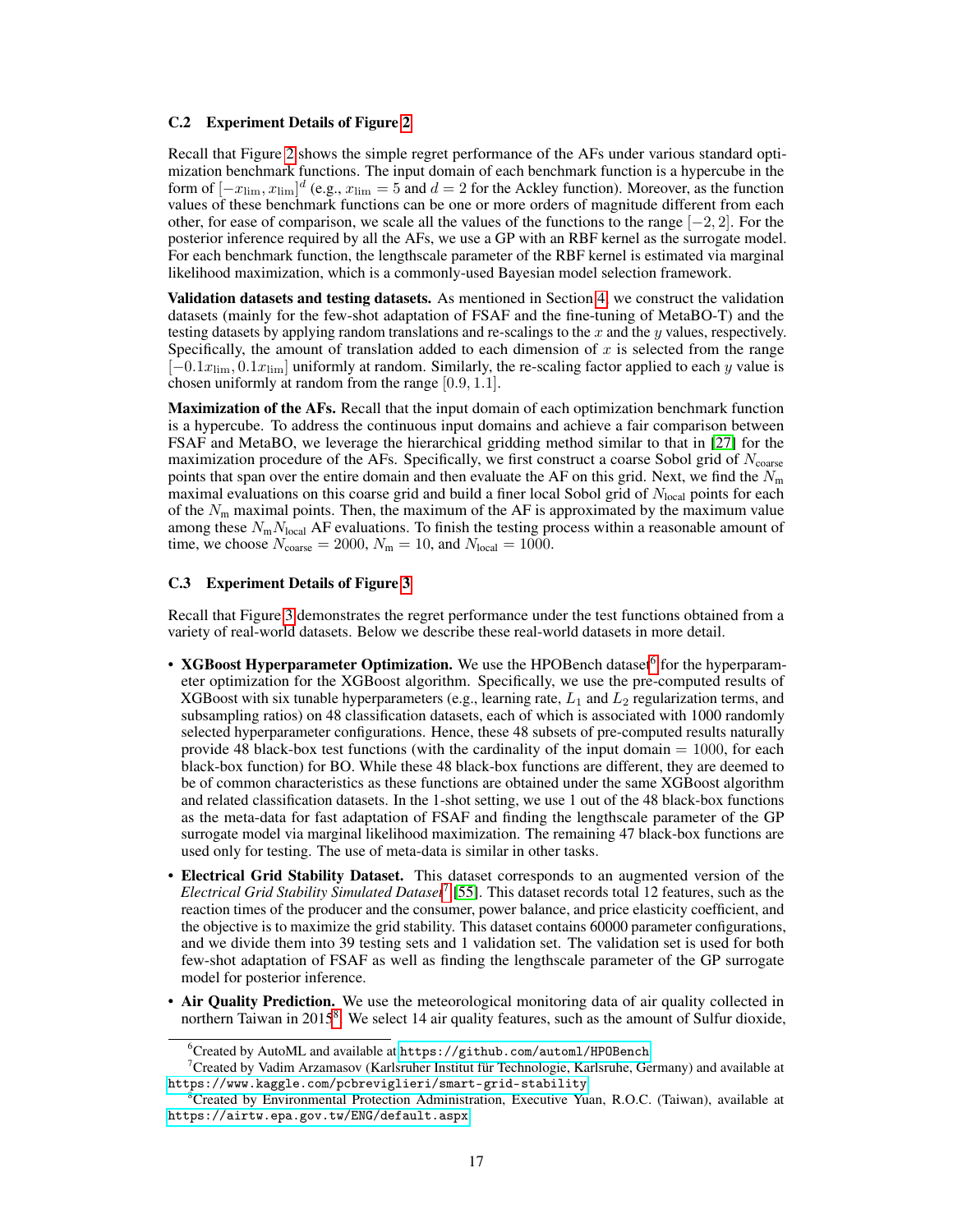Carbon monoxide, and ozone, and set the amount of  $PM_{2.5}$  as the objective function. After cleaning up all the NaN entries and missing data entries, we get about 73000 parameter configurations and split them into 29 testing sets and 1 validation set. Again, the validation set is used for both few-shot adaptation of FSAF as well as finding the lengthscale parameter of the GP surrogate model for posterior inference.

- Oil Well Dataset. We use the *NYS Oil, Gas, Other Regulated Wells datasets*<sup>[9](#page--1-12)</sup> to find the deepest drilled depth among the oil wells. For each data entry, we use the longitude and latitude of both the surface as well as the bottom of the oil well as the input features. This dataset contains about 41000 parameter configurations, and we divide the dataset into 29 subsets of testing data and 1 set of validation data for few-shot adaptation of FSAF and finding the lengthscale parameter of the GP surrogate model for posterior inference.
- Asteroid Dataset. This dataset<sup>[10](#page--1-12)</sup> contains a variety features of the asteroids, and our goal is to find the maximum asteroid diameter based on all of its 12 numerical features. Since the range of the asteroid diameters is too large, we apply the commonly-used input warping technique in BO and use the logarithm of the diameter values as the objective. After cleaning up all the NaN entries and missing entries, we get about 136000 parameter configurations and split them into 39 testing sets and 1 validation set.

Regarding the maximization of AFs, since the input domains of the real-world test functions are all discrete, the maximum value of each AF can be found exactly and therefore the hierarchical gridding procedure is not required in this case.

## D Additional Experimental Results

In this section, we provide additional experimental results regarding the synthetic GP test functions, the combination of FSAF and FSBO, and the percentiles associated with Figure [3](#page--1-11) in the main text.

<span id="page-3-2"></span><span id="page-3-1"></span>

<span id="page-3-4"></span><span id="page-3-3"></span><span id="page-3-0"></span>Figure 7: Median simple regrets of FSAF and other benchmark methods under synthetic GP test functions. Other percentiles are provided in Table [2](#page-5-0) for visual clarity.

 $^{9}$ Hosted by State of New York, available at [https://www.kaggle.com/new-york-state/nys-oil,](https://www.kaggle.com/new-york-state/nys-oil,-gas,-other-regulated-wells?select=oil-gas-other-regulated-wells-beginning-1860.csv) [-gas,-other-regulated-wells?select=oil-gas-other-regulated-wells-beginning-1860.csv](https://www.kaggle.com/new-york-state/nys-oil,-gas,-other-regulated-wells?select=oil-gas-other-regulated-wells-beginning-1860.csv).

<sup>&</sup>lt;sup>10</sup>Provided by the paper titled "Prediction of Asteroid Diameter with the help of Multi-layer Perceptron Regressor" in *International Conference on Computer Science, Industrial Electronics* in 2019 [\[56\]](#page--1-14) and available at <https://www.kaggle.com/basu369victor/prediction-of-asteroid-diameter>.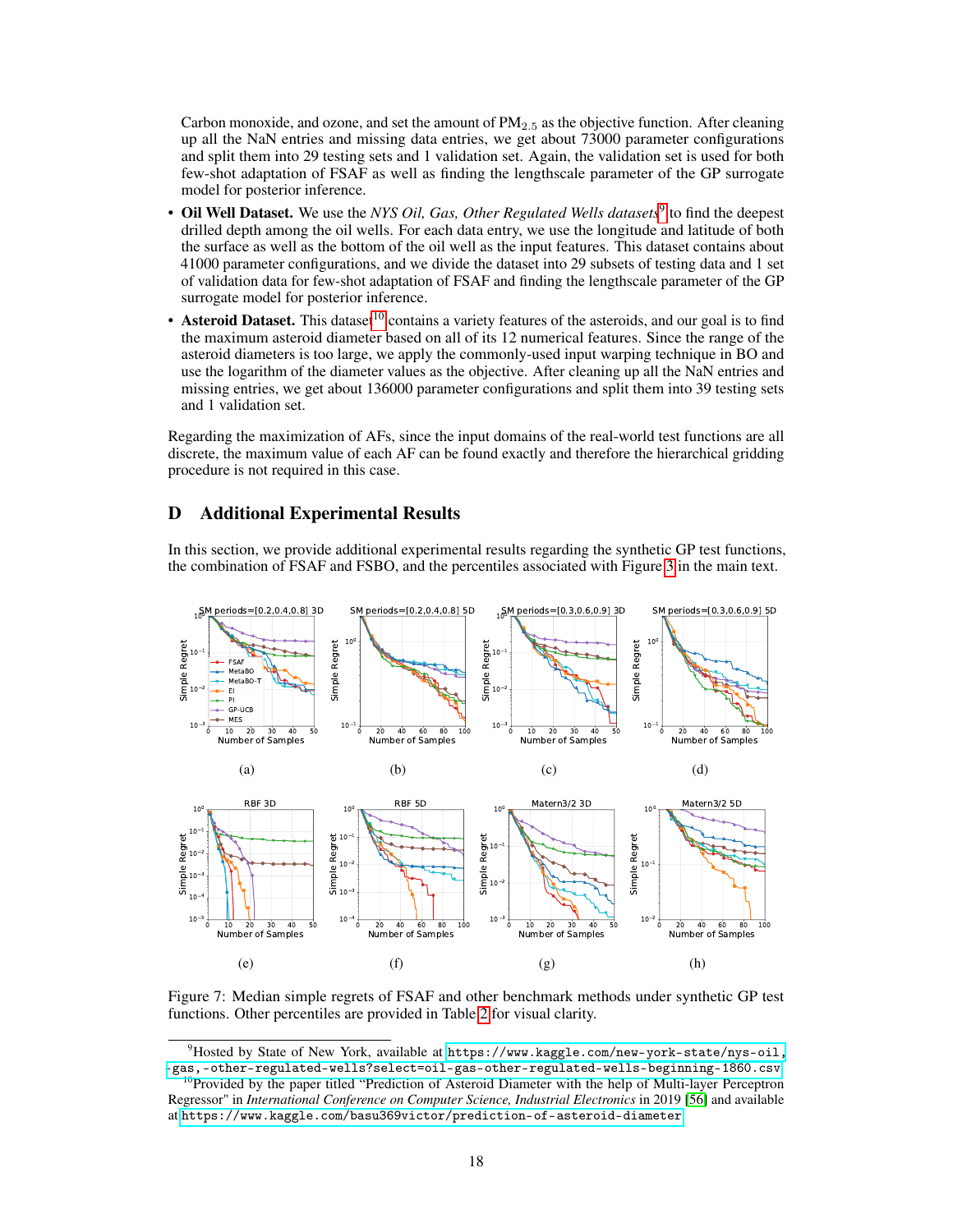#### D.1 Synthetic GP Test Functions

To further validate the effectiveness of FSAF, we evaluate FSAF and the benchmark AFs on GP functions drawn from various kernels. Specifically, to generate the validation and testing datasets, we consider four different types of GP kernels for both the input domains of  $[0, 1]^3$  and  $[0, 1]^5$ , including: (i) Spectral mixture kernel with three Gaussian components of periods 0.2, 0.4, and 0.8 as well as a lengthscale range [0.5, 0.55]; (ii) Spectral mixture kernel with three Gaussian components of periods 0.3, 0.6, and 0.9 as well as a lengthscale range [0.5, 0.55] (iii) RBF kernel with a lengthscale range  $[0.5, 0.55]$ ; (iv) Matèrn kernel with a lengthscale range  $[0.5, 0.55]$ . Notably, all the above kernels have never been seen by FSAF during training. To address the continuous input domains, we use the same hierarchical gridding method as described in Appendix [C.2](#page-2-0) to maximize the AFs. Similar to the case of Figure [2,](#page--1-8) we consider 5-shot adaptation for FSAF and use the same amount of meta-data for MetaBO-T.

Figure [7](#page-3-0) shows the simple regrets of all the AFs under eight different types of GP functions. Again, we can see that FSAF is constantly among the best of all the methods under most of the test functions. We also observe that MetaBO and MetaBO-T perform quite well in the 3-dimensional tasks. We conjecture that this is due to the fact that the pre-trained MetaBO model was originally trained on 3-dimensional GP functions, as described in [\[27\]](#page--1-10). However, MetaBO and MetaBO-T do not adapt well to the 5-dimensional GP functions, as shown in Figures [7\(b\),](#page-3-1) [7\(d\),](#page-3-2) [7\(f\),](#page-3-3) and [7\(h\).](#page-3-4) By contrast, despite that FSAF is also trained on 3-dimensional GP functions, FSAF adapts more effectively to GP functions of a higher input dimension, as shown in [7\(b\),](#page-3-1) [7\(d\),](#page-3-2) [7\(f\).](#page-3-3) On the other hand, Figure [7\(h\)](#page-3-4) shows that FSAF does not catch up well with EI after 40 samples under the 5-dimensional Matèrn-2/3 functions. We conjecture that this is due to the fact that 5-dimensional Matèrn-2/3 functions have even more local variations that could not be captured well by only a small amount of meta-data. Moreover, among the benchmark methods, the best-performing AF still varies under different types of functions. This again corroborates the commonly-seen phenomenon and our motivation.



<span id="page-4-0"></span>Figure 8: Median simple regrets of FSAF and EI, with and without the integration with FSBO. Other percentiles are in Table [3.](#page-6-0)

### D.2 Combining FSAF with FSBO

Recall from Remark [9](#page--1-15) that [\[15\]](#page--1-16) proposes FSBO, which leverages meta-data to fine-tune the initialization of the GP kernel parameters for the off-the-shelf AFs. As FSBO can provide better GP kernel parameters for posterior inference than the conventional approaches (e.g., marginal likelihood maximization), it appears feasible to let FSAF and FSBO complement each other and even combine other off-the-shelf AFs with FSBO for better regret performance. In this section, we provide experimental results to validate the above argument. Since [\[15\]](#page--1-16) did not release their source code, we need to re-implement FSBO by ourselves<sup>[11](#page--1-12)</sup>. Specifically, for the meta-learning part of FSBO, we leverage Reptile [\[57\]](#page--1-17) with a spectral mixture kernel as a lightweight variant of [\[58\]](#page--1-18). Moreover,

<sup>&</sup>lt;sup>11</sup>We contacted the authors of [\[15\]](#page--1-16) via email and got the reply that they still needed a bit more time before making the code publicly available. Moreover, we also confirmed the important design choices with the authors to better reproduce FSBO.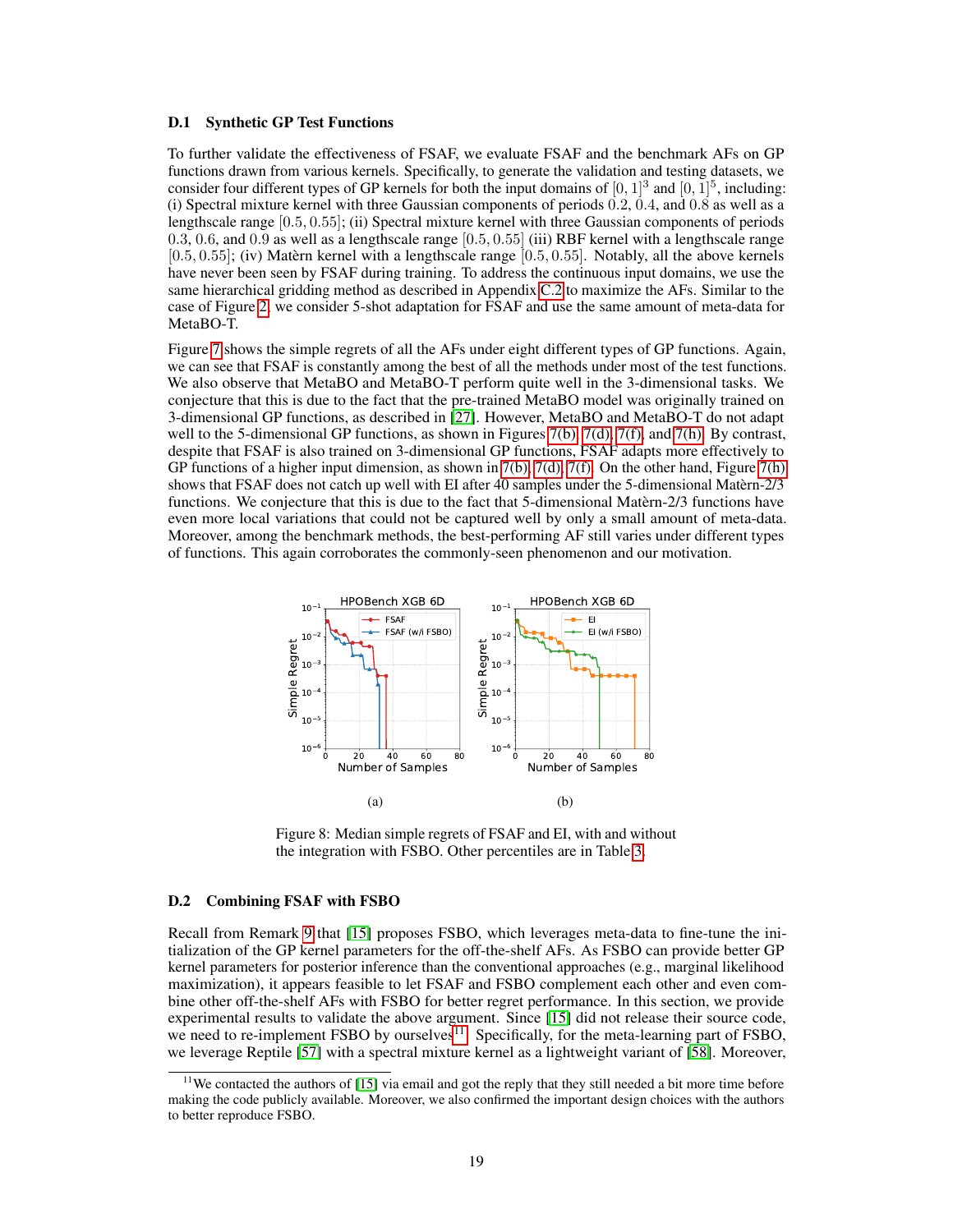<span id="page-5-0"></span>Table 2: The percentiles of simple regrets over 100 independent trials for all the AFs under synthetic GP test functions. For 3-dimensional kernel functions, we report the percentiles measured at steps 25 and 50. For 5-dimensional kernel functions, we report the percentiles measured at steps 50 and 100. All the values displayed here are scaled by 100 for more compact notations. The best of each percentile under each type of functions is highlighted in **bold and underline**.

| AF            | P                              | SM periods=<br>$[0.2, 0.4, 0.8]$ 3D                           | SM periods=<br>$[0.3, 0.6, 0.9]$ 3D                                         | RBF 3D                                                                               | Matèrn-3/2 3D                                                 |
|---------------|--------------------------------|---------------------------------------------------------------|-----------------------------------------------------------------------------|--------------------------------------------------------------------------------------|---------------------------------------------------------------|
| <b>FSAF</b>   | 25%                            | 0.03, 0.00                                                    | 0.01, 0.00                                                                  | 0.00, 0.00                                                                           | 0.00, 0.00                                                    |
|               | 50%                            | 7.80, 0.91                                                    | 3.28, 0.12                                                                  | 0.00, 0.00                                                                           | $\overline{0.25}, \overline{0.03}$                            |
|               | 75%                            | 41.62, 38.81                                                  | 24.78, 16.74                                                                | 0.00, 0.00                                                                           | $\overline{3.87}$ , 0.54                                      |
|               | 90%                            | 70.97, 67.15                                                  | 64.65, 62.63                                                                | 0.55, 0.52                                                                           | $\overline{16.7}5, 9.67$                                      |
| MetaBO        | 25%                            | 0.00, 0.00                                                    | 0.00, 0.00                                                                  | 0.00, 0.00                                                                           | 0.02, 0.00                                                    |
|               | 50%                            | $\overline{10.88, 0.99}$                                      | 2.19, 0.24                                                                  | 0.00, 0.00                                                                           | 1.10, 0.27                                                    |
|               | 75%                            | 46.07, 29.76                                                  | $\overline{28.9}6, 17.16$                                                   | 0.19, 0.13                                                                           | 11.51, 5.77                                                   |
|               | $90\%$                         | 81.47, 75.46                                                  | 72.62, 61.25                                                                | 0.92, 0.84                                                                           | 25.12, 22.52                                                  |
| MetaBO-T      | 25%<br>50%<br>75%<br>90%       | 0.09, 0.00<br>6.47, 0.72<br>46.25, 16.45<br>82.98, 51.48      | 0.15, 0.00<br>3.97, 0.22<br>41.52, 18.71<br>78.32, 59.29                    | 0.00, 0.00<br>0.00, 0.00<br>0.25, 0.02<br>1.41, 0.84                                 | 0.00, 0.00<br>0.65, 0.12<br>7.04, 4.93<br>24.48, 23.85        |
| EI            | 25%                            | 1.02, 0.50                                                    | 0.93, 0.34                                                                  | 0.00, 0.00                                                                           | 0.00, 0.00                                                    |
|               | 50%                            | 4.57, 1.22                                                    | 2.60, 1.20                                                                  | 0.00, 0.00                                                                           | 0.36, 0.00                                                    |
|               | 75%                            | 49.63, 6.27                                                   | 29.60, 4.19                                                                 | $\overline{0.33}, \overline{0.02}$                                                   | 5.31, 0.43                                                    |
|               | 90%                            | $88.47, \overline{48.41}$                                     | $83.11, \overline{38.15}$                                                   | 1.22, 0.99                                                                           | 14.93, 1.38                                                   |
| PI            | 25%<br>50%<br>75%<br>$90\%$    | 5.93, 3.96<br>10.34, 8.16<br>40.42, 14.74<br>79.30, 42.57     | 4.55, 3.54<br>8.76, 6.65<br>28.49, 12.45<br>74.08, 33.11                    | 1.06, 1.01<br>$\begin{array}{c} 4.59, 3.76 \\ 8.04, 6.71 \end{array}$<br>11.45, 8.93 | 3.94, 3.21<br>7.26, 5.70<br>12.61, 9.13<br>19.77, 13.93       |
| <b>GP-UCB</b> | 25%                            | 13.04, 11.71                                                  | 11.18, 10.80                                                                | 0.00, 0.00                                                                           | 6.06, 1.79                                                    |
|               | 50%                            | 23.83, 20.70                                                  | 20.46, 16.71                                                                | 0.00, 0.00                                                                           | 13.20, 5.11                                                   |
|               | 75%                            | 47.45, 33.06                                                  | 35.04, 27.53                                                                | $\overline{0.21}$ , <b>0.00</b>                                                      | 26.47, 9.42                                                   |
|               | 90%                            | 73.17, 47.62                                                  | 59.32, 34.97                                                                | 1.11, 0.44                                                                           | 41.64, 16.09                                                  |
| <b>MES</b>    | 25%                            | 5.70, 3.70                                                    | 5.72, 2.66                                                                  | 0.03, 0.02                                                                           | 0.69, 0.21                                                    |
|               | $\overline{50\%}$              | 14.97, 8.18                                                   | 10.69, 6.42                                                                 | 0.37, 0.29                                                                           | 3.05, 0.88                                                    |
|               | 75%                            | 37.36, 16.17                                                  | 28.17, 10.70                                                                | 1.81, 1.18                                                                           | 7.59, 2.88                                                    |
|               | 90%                            | 75.31, 36.15                                                  | 67.86, 17.39                                                                | 5.03, 3.75                                                                           | 11.78, 6.27                                                   |
| AF            | P                              | SM periods=<br>$[0.2, 0.4, 0.8]$ 5D                           | SM periods=<br>$[0.3, 0.6, 0.9]$ 5D                                         | RBF <sub>5</sub> D                                                                   | Matèrn-3/2 5D                                                 |
| <b>FSAF</b>   | 25%                            | 8.10, 0.88                                                    | 5.51, 1.75                                                                  | 0.00, 0.00                                                                           | 2.67, 0.00                                                    |
|               | 50%                            | 46.04, 12.03                                                  | 25.44, 10.08                                                                | $\overline{0.31}$ , $\overline{0.00}$                                                | 15.40, 7.47                                                   |
|               | 75%                            | 67.89, 46.69                                                  | 74.85, 41.58                                                                | $2.67, \overline{1.32}$                                                              | 45.85, 23.46                                                  |
|               | 90%                            | <u>104.46, 71.09</u>                                          | 98.25, 78.89                                                                | $\overline{5.52}, \overline{4.00}$                                                   | 72.67, 52.40                                                  |
| MetaBO        | 25%                            | 22.55, 13.76                                                  | 14.32, 6.84                                                                 | 0.00, 0.00                                                                           | 9.18, 3.44                                                    |
|               | 50%                            | 54.93, 43.24                                                  | 58.90, 30.21                                                                | $\overline{0.89}, \overline{0.75}$                                                   | 31.69, 21.27                                                  |
|               | 75%                            | 80.30, 69.47                                                  | 101.54, 78.60                                                               | 7.02, 4.92                                                                           | 69.30, 48.99                                                  |
|               | $90\%$                         | 128.87, 96.96                                                 | 156.15, 124.84                                                              | 30.42, 17.31                                                                         | 86.73, 80.38                                                  |
| MetaBO-T      | 25%<br>50%<br>75%<br>90%       | 23.23, 15.84<br>57.05, 39.99<br>88.13, 69.88<br>123.23, 91.40 | 12.31, 5.69<br>43.67, 27.00<br>75.39, 65.34<br>107.24, 92.93                | 0.00, 0.00<br>0.85, 0.27<br>4.58, 3.12<br>23.03, 8.77                                | 4.82, 0.61<br>19.01, 10.17<br>55.67, 28.54<br>77.27, 55.63    |
| EI            | 25%                            | 6.35, 0.00                                                    | 3.12, 0.00                                                                  | 0.00, 0.00                                                                           | 0.51, 0.00                                                    |
|               | 50%                            | 38.09, 10.12                                                  | $\overline{27.56, 8.42}$                                                    | 0.10, 0.00                                                                           | 8.68, 0.00                                                    |
|               | 75%                            | 79.77, 51.62                                                  | $86.52, \overline{57.03}$                                                   | $\overline{3.39}, \overline{1.59}$                                                   | $28.\overline{38}, \overline{7.36}$                           |
|               | 90%                            | 143.68, 92.64                                                 | 123.61, 102.67                                                              | 8.09, 5.56                                                                           | $\overline{68.32}, \overline{30.38}$                          |
| PI            | 25%                            | 12.74, 4.36                                                   | 6.76, 2.45                                                                  | 5.81, 4.80                                                                           | 8.54, 4.42                                                    |
|               | 50%                            | 46.90, 18.52                                                  | 26.81, 9.55                                                                 | 9.76, 8.80                                                                           | 17.61, 9.13                                                   |
|               | 75%                            | 76.23, 53.18                                                  | 74.40, 4 <b>0.77</b>                                                        | 14.47, 12.75                                                                         | 30.70, 17.44                                                  |
|               | 90%                            | 110.59, 89.79                                                 | 107.18, 70.79                                                               | 20.94, 16.77                                                                         | 53.25, 27.73                                                  |
| <b>GP-UCB</b> | 25%<br>$^{50\%}_{75\%}$<br>90% | 24.86, 17.37<br>54.77, 37.94<br>88.69, 64.84<br>127.81, 92.97 | 21.25, 15.13<br>37.17, 24.71<br>71.08, 46.74<br>$\overline{105.94}$ , 71.43 | 12.79, 0.00<br>24.31, 2.06<br>37.09, 7.72<br>46.44, 13.06                            | 41.12, 19.84<br>64.86, 39.35<br>84.72, 56.06<br>111.00, 68.07 |
| <b>MES</b>    | 25%<br>50%<br>75%<br>90%       | 19.37, 4.40<br>42.62, 19.73<br>74.29, 46.93<br>109.83, 72.50  | 11.08, 5.16<br>37.91, 21.55<br>73.01, 50.09<br>98.32, 85.27                 | 0.84, 0.43<br>4.17, 3.43<br>11.76, 9.91<br>18.17, 16.03                              | 9.31, 4.46<br>21.72, 15.95<br>40.49, 28.11<br>67.14, 59.04    |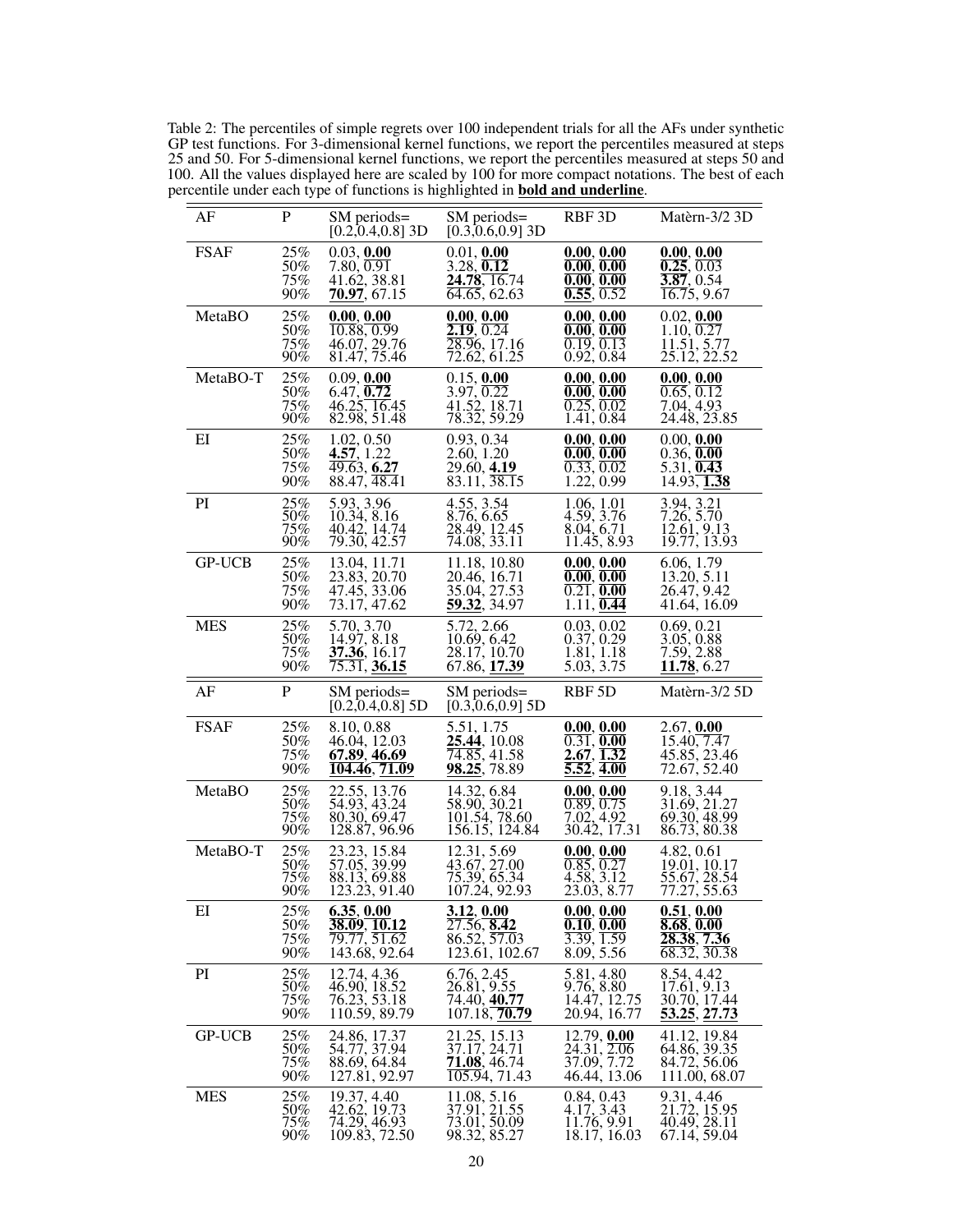we use cosine annealing outer-loop learning rate from  $10^{-3}$  to  $10^{-5}$  and set the inner-loop learning rate to be 10<sup>-2</sup>. The deep kernel is represented by a neural network with two hidden layers (with 128 hidden units per layer), and the degree of few-shot deep kernel learning is configured to be 4. The spectral mixture kernel is configured to have 10 components. We test (i) the combination of FSAF and FSBO as well as (ii) the combination of EI and FSBO on the XGBoost hyperparameter optimization task described in Appendix [C.3.](#page-2-1) As FSBO requires some data for obtaining an initial model, we use 5 out of the 48 subsets of the HPOBench dataset to obtain an initial FSBO model and evaluate the regret performance on the other 43 subsets. From Figure [8](#page-4-0) and Table [3,](#page-6-0) we see that FSBO can slightly improve the regret performance of the two AFs.

<span id="page-6-0"></span>Table 3: The percentiles of simple regrets under the HPOBench dataset at steps 30 and 60. All the values displayed here are scaled by 100 for more compact notations. The best of each percentile under each type of functions is highlighted in bold and underline.

| Dataset             | Percentile               | <b>FSAF</b>                                                                                            | FSAF (w/i FSBO)                                                              |
|---------------------|--------------------------|--------------------------------------------------------------------------------------------------------|------------------------------------------------------------------------------|
| <b>HPOBench XGB</b> | 25%<br>50%<br>75%<br>90% | 0.00, 0.00<br>$\overline{0.07},\overline{0.00}$<br>$\overline{1.79}$ , 0.90<br>$4.51, \overline{3.31}$ | 0.00, 0.00<br>0.07, 0.00<br>$\overline{0.99}, \overline{0.99}$<br>3.37, 3.37 |
|                     |                          |                                                                                                        |                                                                              |
| Dataset             | Percentile               | EI                                                                                                     | EI (w/i FSBO)                                                                |

### D.3 Additional Percentiles for Figure [3](#page--1-11)

In this section, we provide more detailed percentiles associated with the experiments of Figure [3](#page--1-11) in Table [4.](#page-7-0) We can see that FSAF is still among the best in terms of either lower or higher percentiles under most of the real-world test functions.